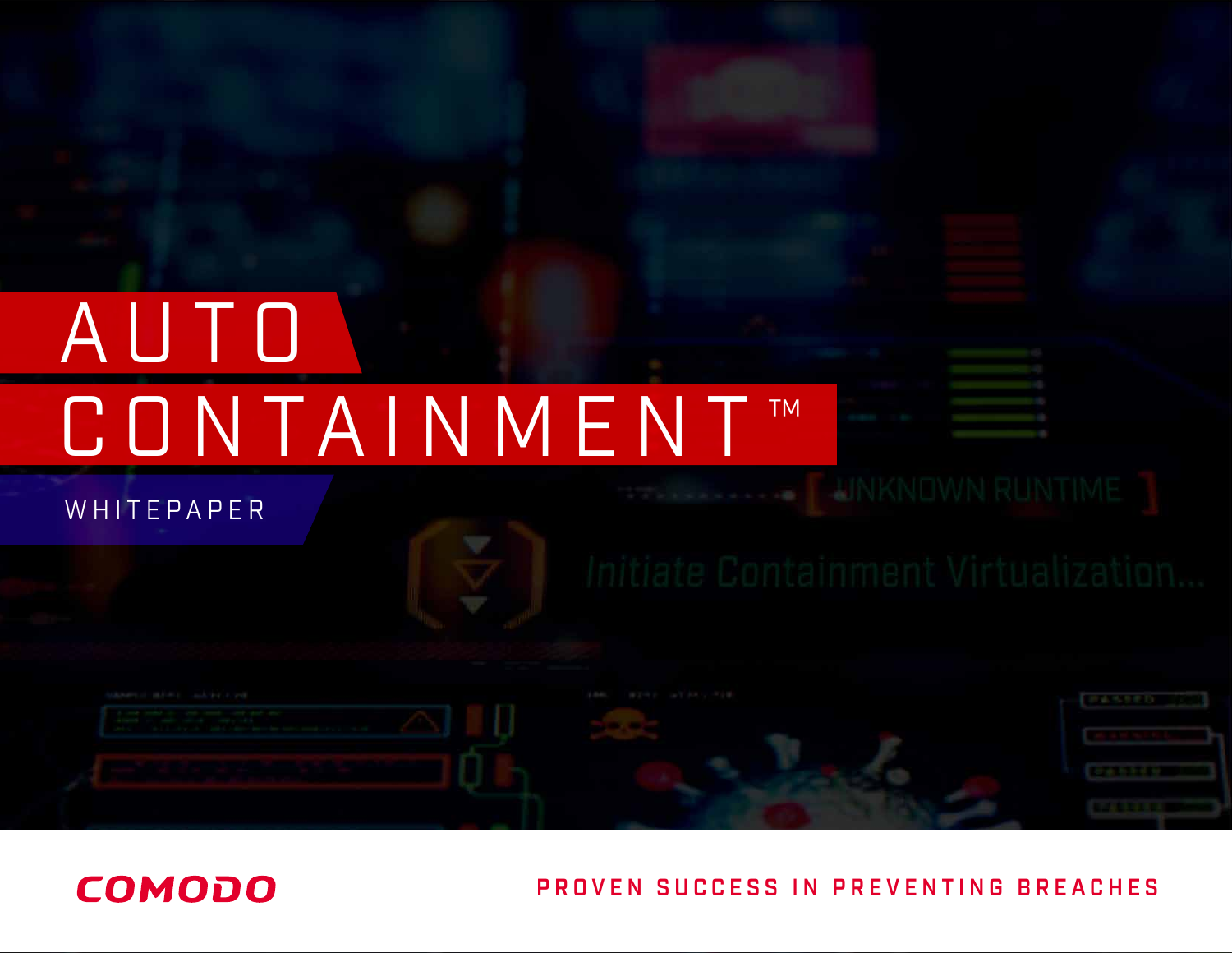### **-- TABLE OF CONTENTS**

|                                                                                                                                                                                                                                             | З,         |
|---------------------------------------------------------------------------------------------------------------------------------------------------------------------------------------------------------------------------------------------|------------|
|                                                                                                                                                                                                                                             |            |
| COMPATIBILITY AND INTEGRATION                                                                                                                                                                                                               | $\sqrt{2}$ |
| THREAT PREVENTION ARCHITECTURE                                                                                                                                                                                                              | $\sqrt{2}$ |
|                                                                                                                                                                                                                                             |            |
|                                                                                                                                                                                                                                             | 8          |
| CONTAINMENT IN THE REAL WORLD   40 AM AND THE REAL WORLD                                                                                                                                                                                    |            |
| THE IMPORTANCE OF SOLUTION INTEROPERABILITY [2000] THE IMPORTANCE OF SOLUTION INTEROPERABILITY                                                                                                                                              |            |
| KEY BENEFITS THE CONTROL CONTROL CONTROL CONTROL CONTROL CONTROL CONTROL CONTROL CONTROL CONTROL CONTROL CONTROL CONTROL CONTROL CONTROL CONTROL CONTROL CONTROL CONTROL CONTROL CONTROL CONTROL CONTROL CONTROL CONTROL CONTR<br>$\sim$ 12 |            |
| ABOUT COMODO                                                                                                                                                                                                                                | 13         |

### **COMODO**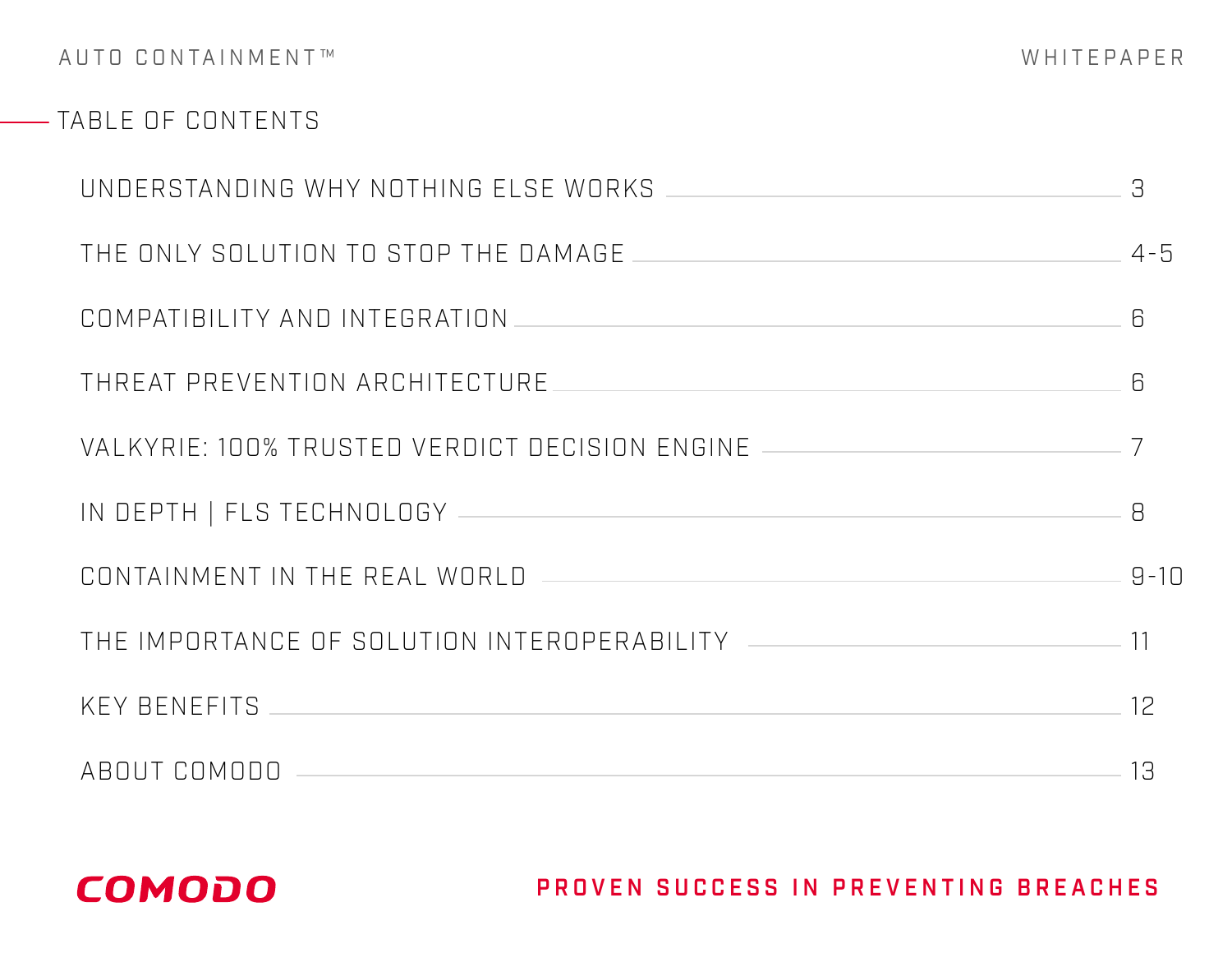### UNDERSTANDING WHY NOTHING ELSE WORKS

When it comes to securing your enterprise endpoints, it's important to have a foundational understanding that there are **three types of files**: the **good**, the **bad**  and the **unknown**. Approaches such as Antivirus (both vendor-branded "next gen" and legacy detection-based), Blacklisting and Whitelisting handle the known good and the bad files – **but what about the unknown files**?

Regardless of the "next gen" nature and effectiveness of any new pre-execution, detection based solution, there will always be a certain number of unknown files, executables and code which by default are allowed to run on the host if not deemed malicious. The problem is that detection-based solutions will never detect 100% of what is malicious, or 100% known to be good. Unknown files may be perfectly harmless and required for system functionality or they may be dangerous zero-day threats or APTs that cause mega breaches. Your cyber security solution must be able to detect the difference to both prevent breaches and enable productivity.

As a key component of Comodo Advanced Endpoint Protection (AEP), Comodo Auto-Containment technology defeats zero-day attacks with no impact to the end user experience, better than any other security technologies on the market today. Comodo's solution uses a combination of process virtualization, whitelisting, machine learning, behavior analysis, and advanced static and dynamic threat cloud analysis (Comodo Valkyrie) to accurately and quickly deliver a 100% trusted verdict for unknown files and processes. Pre-execution, our technology authenticates every executable and process that requests runtime privileges, and if not 100% known-good or known-bad, is deemed unknown, and launched inside a secure, virtual containment environment that does not allow access to system resources or user data.

### HOW 'NEXT-GEN' AND LEGACY ANTIVIRUS WORKS



File Executed Inside Network with Traditional Endpoint Security

Attackers create payloads to deliver to targeted or global campaign.



Blacklist Allows to the New Signature to Pass

Legacy AV doesn't detect malicious signature for newly created files.

Machine Learning has not been trained the New Signature

Machine Learning is not trained for newly bad indicators, bypassing statistical and behavioral models.



File Executes on the Endpoint to Infect the Network

Endpoint is infected because all previous layers cannot identify relying on bad indicators.

# COMODO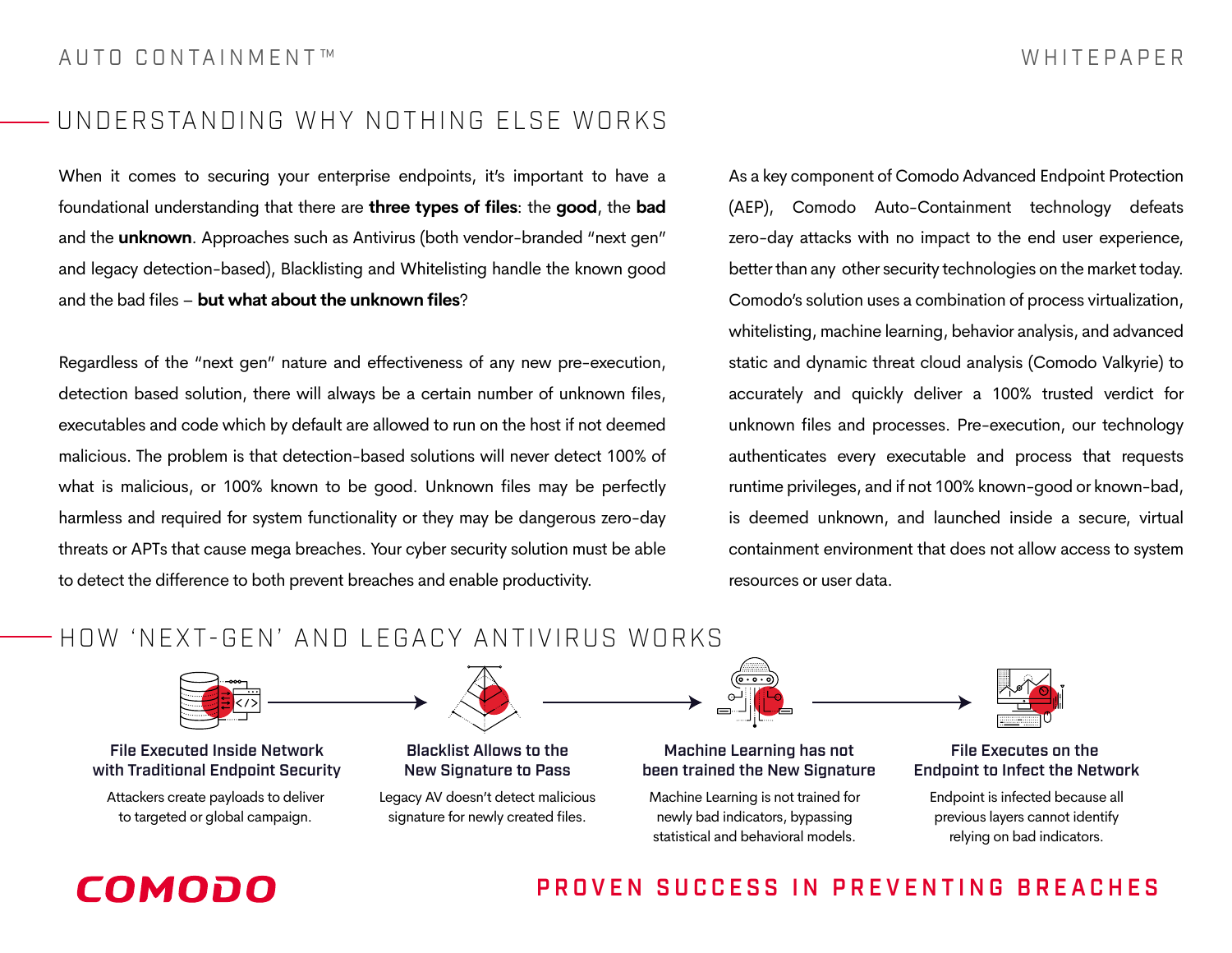### THE ONLY SOLUTION TO STOP THE DAMAGE

Comodo Auto Containment technology meets the key business deliverable of providing total protection against zero-day threats while having no impact on end-user experience or workflows. Whether the unknown files are malicious or safe, our technology is architected so they run and perform in the autocontainment just as well as they would on the actual host system. However, they cannot damage or infect the systems because they cannot access the underlying system. This allows safe applications the freedom to run as needed while denying malicious applications the system access they require to deliver their payloads.

Processes in containment read and write to a virtual registry, file system, OS core and hardware. Therefore, malware in containment cannot access user data or damage the protected system and are deleted by default upon receiving a "Malicious" verdict. Yet while in containment, a full forensic analysis is recorded, which may then be configured for delivery to your SIEM and Security Operations Center (SOC). A kill-chain style report for every malicious incident is then made available for review in the customer's Comodo Valkyrie console. Conversely, if unknown processes are given a final verdict of "Good" while in Containment, they are automatically allowed to run on the host in subsequent sessions, contingent upon the administrator's policy. This concept of intelligent containment (instead of perpetual containment) is essential to ensure the usability of the machine and user experience remains completely unchanged. Yet the user may now click on anything without the risk of infection and subsequent enterprise breach.



### COMODO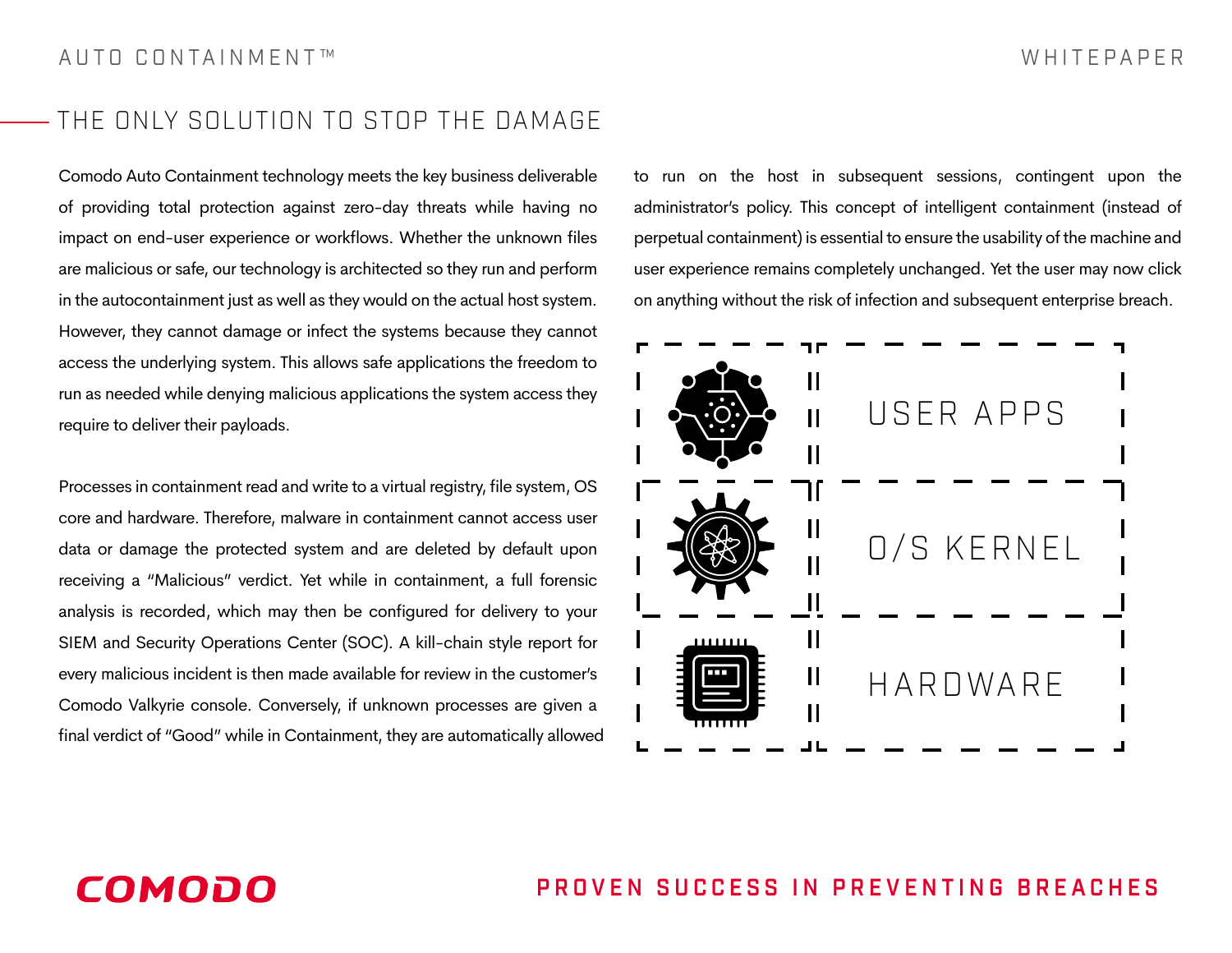### THE ONLY SOLUTION TO STOP THE DAMAGE

The idea to remove the burden of detection to completely secure the user, while not changing the user experience, over-burdening the machine and creating nightmare deployment scenarios, is not a new one. But it's a value proposition the endpoint security industry has failed to truly deliver. Other isolation and containment strategies that deny access the host by default (Default Deny), suffer from significant high-resource and usability challenges, and typically involve monthsto- years long deployments, incurring greater costs than the solution ultimately saves. These solutions launched in the market to great fanfare given the game changing potential to remove the burden of detecting what is bad from securing the endpoint.

Many enterprise security teams tested or partially deployed these solutions, and most ultimately were forced to abandon their default deny strategy. Some settled for next-gen, pre-execution detection endpoint protection solutions which employ advanced detection strategies beyond the traditional signature based approach. While these new solutions may detect at a better rate than legacy AV, unknown files and processes are still allowed to run on the host by default, due to the pressure enterprises have to preserve usability.

Comodo Advanced Endpoint Protection with patented Auto Containment has engineered the industry's first Default-Deny endpoint protection solution, which is practical and feasible for the enterprise to deploy. We call this "Default-Deny Security, with Default-Allow style usability."



### COMODO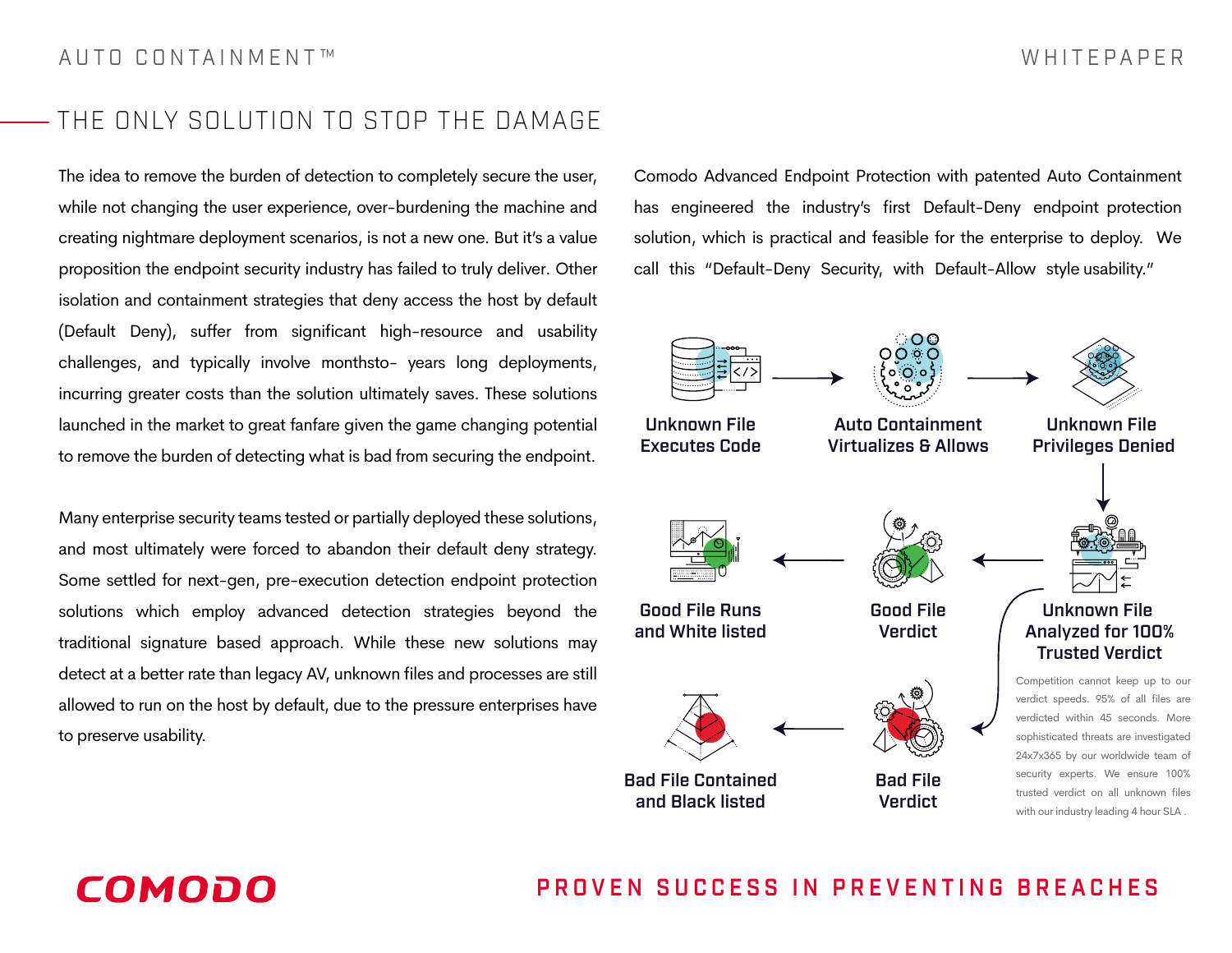### COMPATIBILITY AND INTEGRATION

Comodo Auto Containment is not limited to specific applications. Comodo has the flexibility to fully support all use cases enterprise demand. Admins can specify Auto Containment for only specific applications (unknown files, executables, scripts, PDFs) or choose to Auto-Contain all files with no impact on performance.

Comodo Auto Containment is not dependent upon the CPU-virtualization technology to operate, yet can be deployed to leverage CPU-virtualization for additional security if required. Otherwise, Auto Containment uses runtime user-space process isolation. This technology benefits from the resource isolation offered by virtualization without the vulnerabilities. Auto Containment uses both software and hardware level virtualization technologies which makes it more secure and hardware agnostic. Moreover, Auto Containment is compatible with all remote desktop software.

### THREAT PREVENTION ARCHITECTURE

**COMODO** 

Legacy security applications, by default, allow access to the host system. Contrarily, Comodo's Auto Containment technology automatically runs any unknown files in a virtual container without access to host system resources.

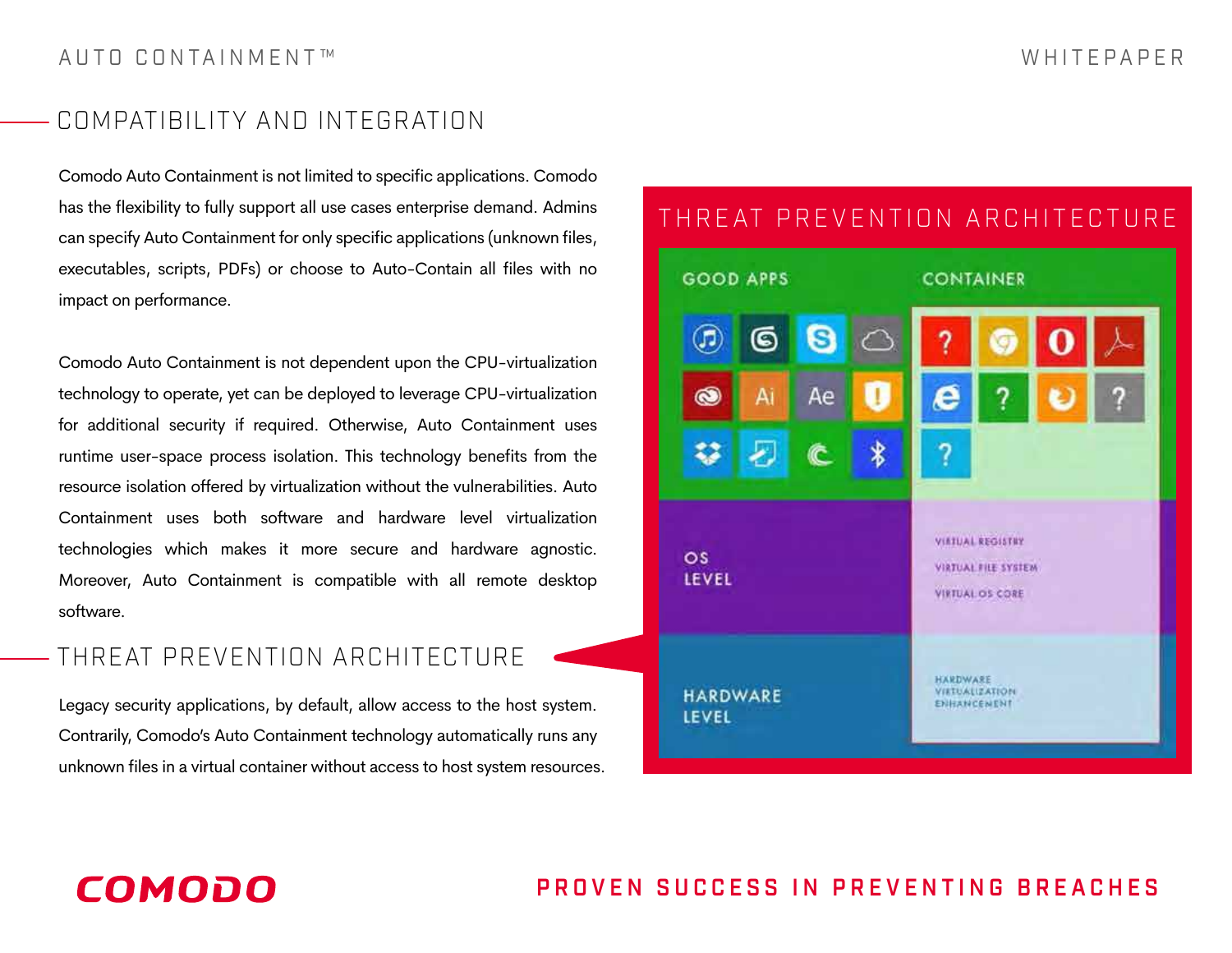### VALKYRIE: 100% TRUSTED VERDICT DECISION ENGINE

Comodo's holistic security architecture leverages numerous threat prevention technologies to intelligently classify and route all unknown files and processes to our secure container. Rather than containing all user processes of a certain type, Comodo's proven and trusted verdict decision engine, called Valkyrie, identifies and contains any and all non-whitelisted and nonblacklisted processes that have not yet exhibited malicious behaviors. This delivers a secure threat prevention strategy for unknown files without overcommitting system resources to contain safe processes which present no danger. Security is further enhanced by the fact that even whitelisted processes running on the host are still subject to policy-driven behavior monitoring from Comodo Advanced Endpoint host monitoring, HIPS, firewall, AV and Defense+ systems.

When a file is requested from an external source, it first passes through Comodo's packet-filtering firewall which is installed on every endpoint. As a first layer of protection, this eliminates any threats housed within malformed data packets.

After that, every single file that enters and endpoint passes through the following security inspections on the local machine:

**ANTIVIRUS SCAN - HIPS HEURISTIC SCAN - BUFFER OVERFLOW CHECK**



If the file is determined to be malicious, by customizable policy, it is quarantined or deleted and the administrator or SIEM is notified. If the file is not determined to be malicious, it passes onto another round of analysis.

## COMODO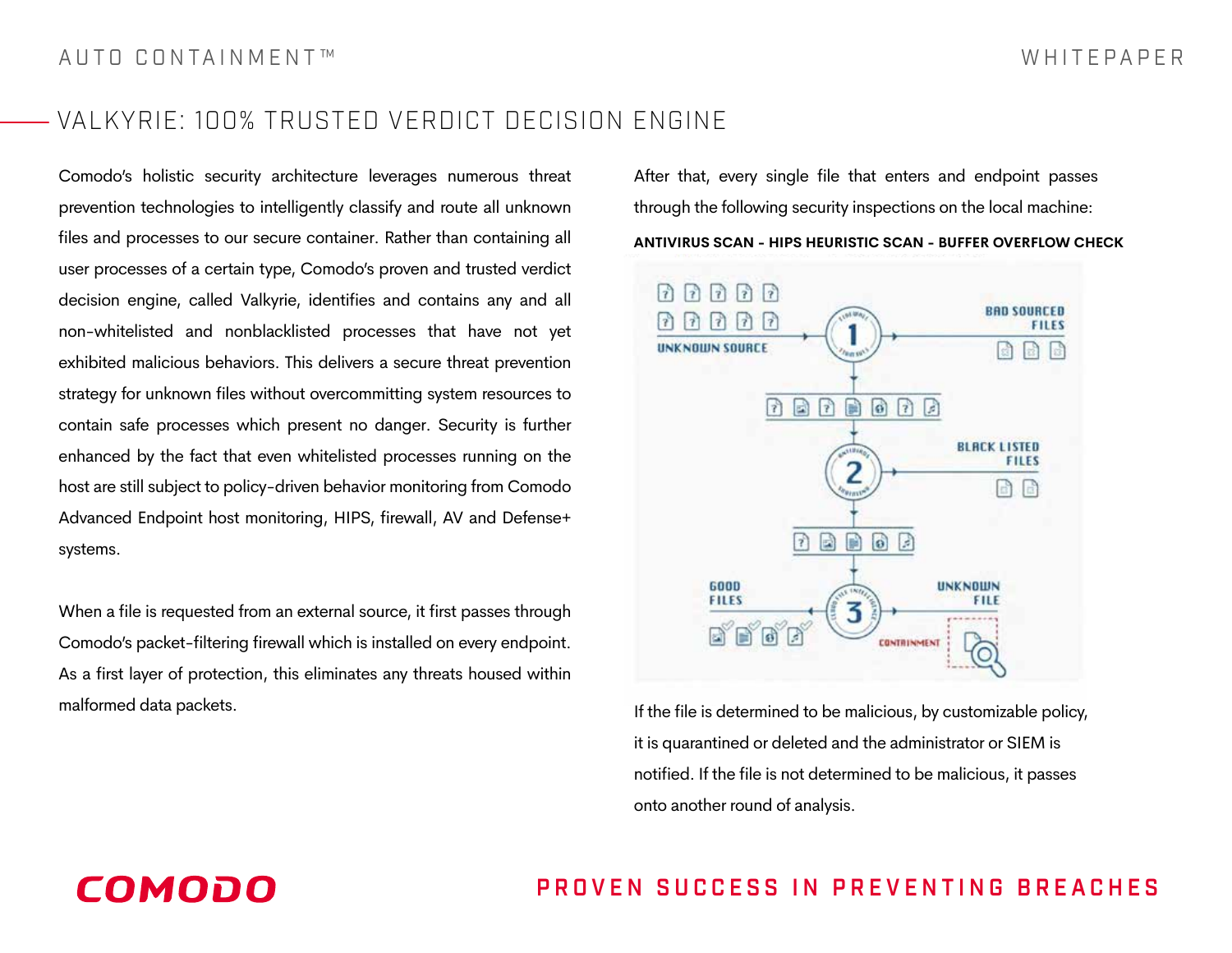### IN DEPTH | FLS TECHNOLOGY

Next, Comodo's File Look-Up Server (FLS) checks the very latest whitelist and blacklist databases. These checks are run in real-time and deliver near instantaneous feedback to the local machine – end users do not experience delay. A digital hash of the unknown process or file is created and uploaded to the FLS to check whether the file signature is present on the latest databases which contain the global blacklist of all known malware signatures and a whitelist of known safe file signatures.

• If the hash is discovered on the blacklist then it is malware. The result is sent back to the endpoint and the process is quarantined or deleted.

• If the hash is not on the latest blacklist, its signature is checked against the latest global whitelist. If the hash is discovered here then the file is considered safe to run on the host machine. The local whitelist will be updated accordingly.

• With 3% of all user base worldwide, Comodo has one of the world's largest whitelists

• Files and processes that emerge from the inspections above with a status of "unknown" will be automatically launched in Comodo Auto Containment on the local machine.

While in Auto Containment, such unknown files are simultaneously uploaded to Comodo Valkyrie, where several static and dynamic forensic analysis tasks are performed in effort to quickly issue a trusted verdict, Good or Malicious:

• Each submitted process undergoes further real-time analysis powered by Valkyrie global threat cloud, which is constantly collecting machine learning and AI derived IOCs from the nearly 90 million enterprise and consumer user installations worldwide.

• Our remote servers submit each file through behavior analysis to identify malicious intent. Unknown executables are detonated in a virtual, cloud-based environment; all actions are monitored and analyzed. Processes spawned, files and registry key modifications, host state changes, and network activity are recorded. Such proactive behavior analysis can often accelerate the identification of zero-day malware.

• If a process is found to be malicious by Valkyrie, a Malicious verdict is assigned, and a unique identifier IOC signature is immediately returned to all networked endpoints.

• The file is quarantined or deleted from all managed endpoints (depending upon policy) and the local and global blacklists are updated.

• If no malicious behavior is recorded by Valkyrie, the file remains contained on the local endpoint and is submitted to our Global SOCs for in depth human analysis.

• To preserve the integrity of the global whitelist, automated behavior analysis can add signatures only to the global blacklist. The status of 'Good' can only be granted to a file after in-depth checks by our technicians (or if the local administrator adds it to the local whitelist).

### **COMODO**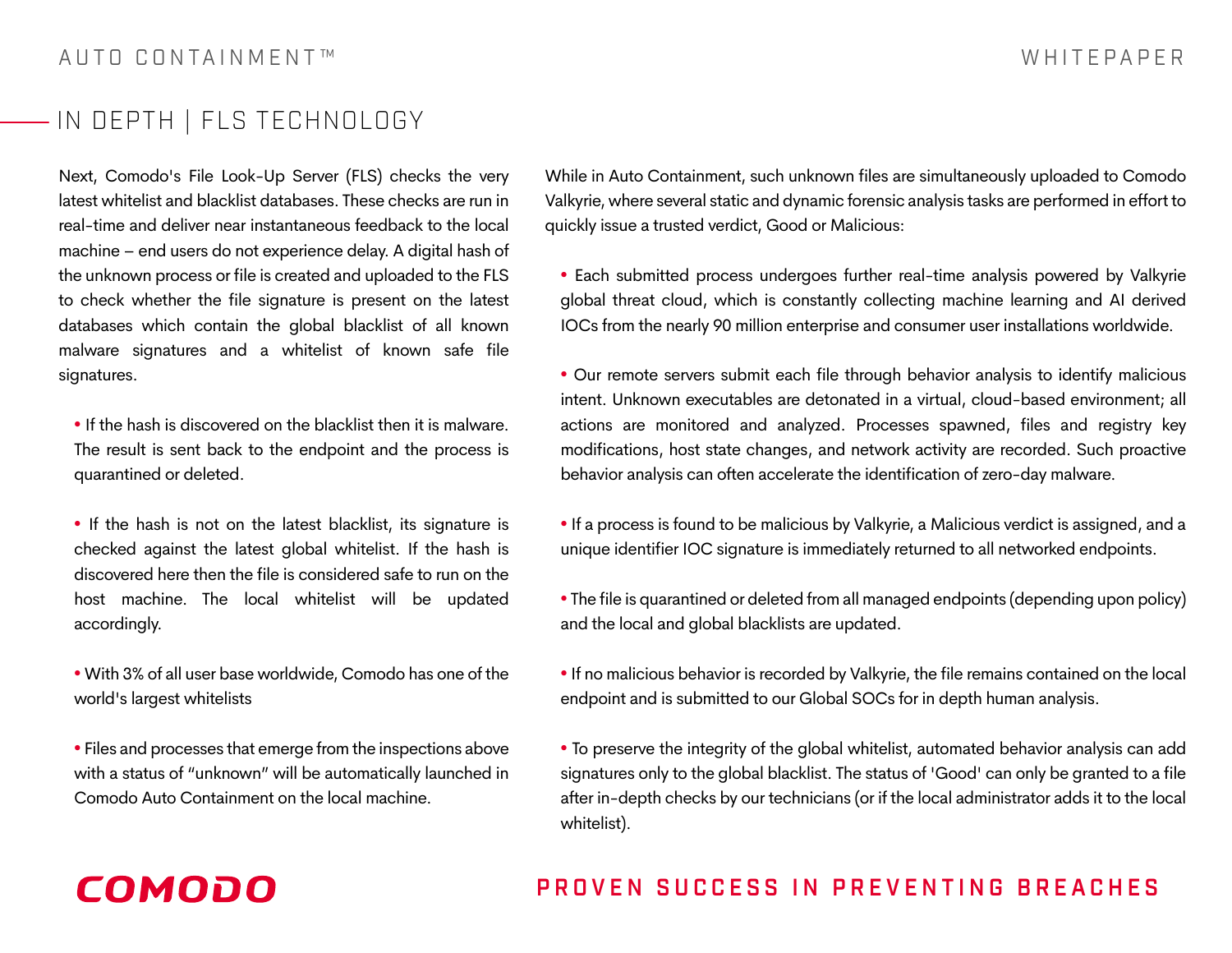### CONTAINMENT IN THE REAL WORLD

There are many container-based solutions on the market today, with each vendor claiming to provide automatic and complete protection against threats while simultaneously reducing how much time administrators need to spend dealing with malware. All this is supposedly achieved without interrupting end-user workflows, without requiring additional expense and without hogging network or system resources. However, the ability of any solution to deliver on these promises is predicated on the core architecture of their containment technology.

#### **Contain only what needs to be contained.**

Comodo's solutions delivers all-encompassing protection for endpoints at a fraction of the bandwidth of competing solutions by detecting all unknown processes and focusing containment on these items. Our solution leverages the world's largest signature whitelist of known good files to identify processes which are safe to run on an endpoint. Files can only be added to this list after undergoing an intense testing process run by Comodo's renowned research labs. Known good processes are still subject to strict behavior and virus monitoring during runtime but are permitted to run on the local

machine because they have been thoroughly authenticated as presenting no threat. This provides significant resource efficiencies over solutions that aim to contain 'all user initiated tasks and content' with little to no attempt to differentiate between good, bad and unknown files.

#### **Intelligent Containment**

Both Vendor A and Vendor B present virtualization technology as a malware silver bullet to disguise the absence of other security technologies from their products. Vendor A's strategy is one of selectively containing 'targeted applications' such as browsers, PDF readers and office applications. The drawbacks are that its solution only supports certain browsers and applications, and that it does not have mechanisms in place to detect and contain malicious processes from other sources. While Vendor A's solution may work fine under laboratory conditions, it does not fare in the real world with a large number of end users running a unique and everchanging set of applications. The setup requires constant fine tuning and may require administrators to 'lock down' the applications and services that users are allowed to run.

Vendor B solution uses a different approach, one of creating multiple 'Micro VM's' to contain each user generated process. Vendor B is type II VM which spawns running a separate, virtual instance of the guest operating system for every single contained process, all controlled by a Xen Hypervisor running on the host operating system.

### **COMODO**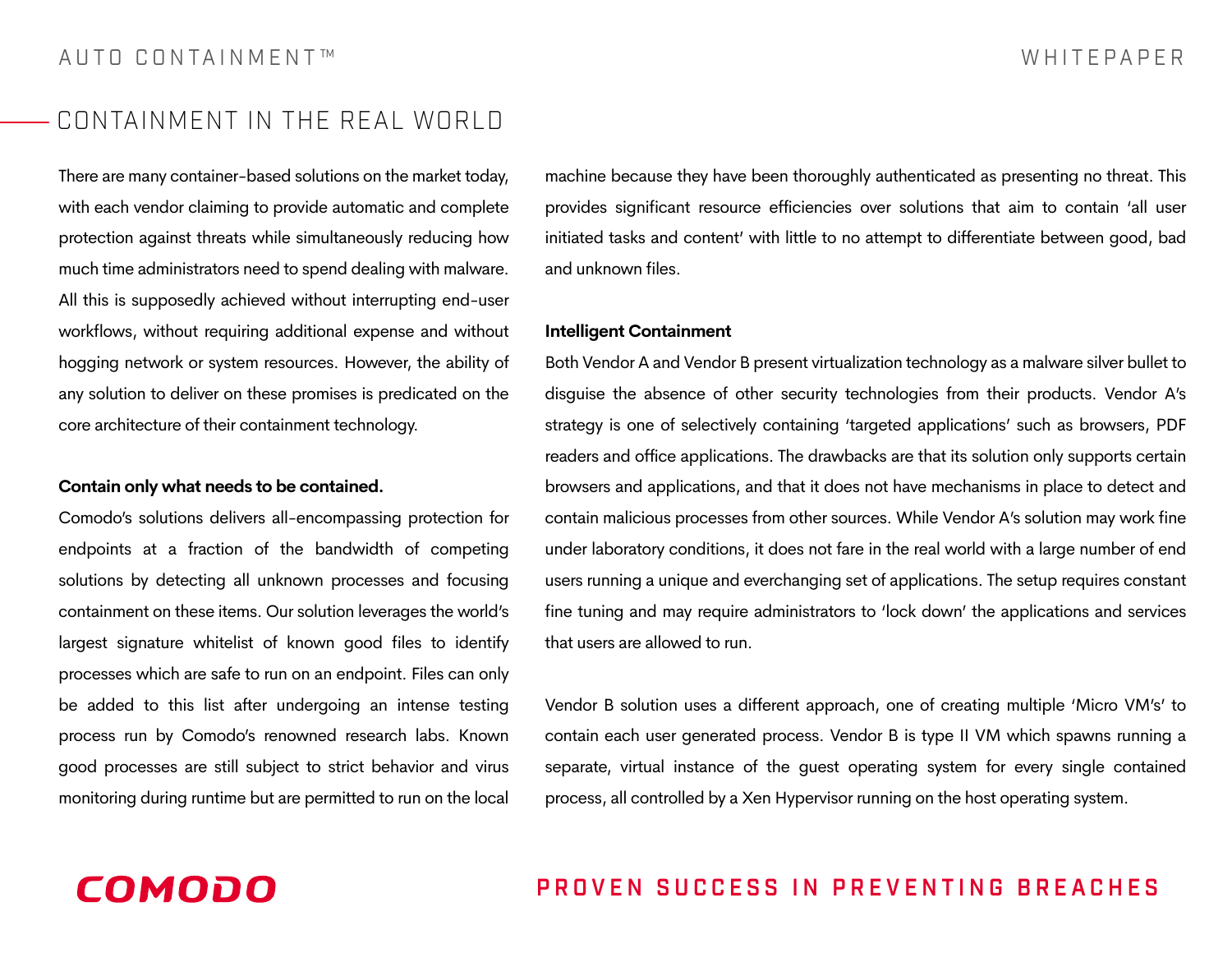### CONTAINMENT IN THE REAL WORLD

Despite its claims, each instance of a virtual environment running on an endpoint increases the demand on the resources of that endpoint. This can lead to system slowdown, workflow interruptions and often to the expense of upgrading endpoint hardware. While this may not cause undue concern on a single machine, it leads to significant additional costs if the solution is deployed on a network of hundreds or thousands of machines. Vendor B requires approximately 1.5 GB of free memory to launch their microvisors. If this memory is not available, then the virtualization does not take place – threats are allowed into the host environment. Worse still, there are no real-time warnings to alert the administrator that the application is not being virtualized. To run correctly, Vendor B will require every Windows 7 machine to have 8 GB of RAM, which presents a huge problem to many enterprises who have specified their desktop and laptop fleet to include a 4 GB max.

The Vendor B solution also suffers from other significant hardware and software dependencies. Vendor B only supports Windows 7 and requires the Xen hypervisor and Intel VT CPUs in order to work correctly. If the CPU VT extensions are not present, Vendor B's solution does not operate and allows all

**COMODO** 

unknown files into the host environment. Comodo's solution is hardware agnostic and can be readily deployed to PCs and servers running on any processor type. Comodo's containment technology uses the CPU VT extensions for additional security if they are present, otherwise, uses run-time user-space process isolation to effectively contain unknown files.

Like Vendor A, the Vendor B solution has no means to identify unknown files and relies on isolating processes from a limited set of supported applications and file formats (this is phrased as "Email attachments and all common document formats), which leaves potentially malicious processes uncontained from other sources. The absence of mechanisms to control unknown processes throughout the host relegates both Vendor B and Vendor A to the status of partial solutions which have been erroneously marketed as panaceas for all threat vectors.

Unlike other vendors, Comodo's containment technology is genuinely proven in the field and can be introduced to an enterprise network without additional investment in hardware or software. It is already being used to protect over 85 million users worldwide via our enterprise and consumer security products. Our technology has consistently topped the Proactive Security Challenge by Matousec, security testing firm, and regularly achieves perfect protection scores and Editors' Choice Awards from magazine reviews. To illustrate the strength of our conviction, we have introduced a "\$5,000 virus-free guarantee" and have never once had to pay out.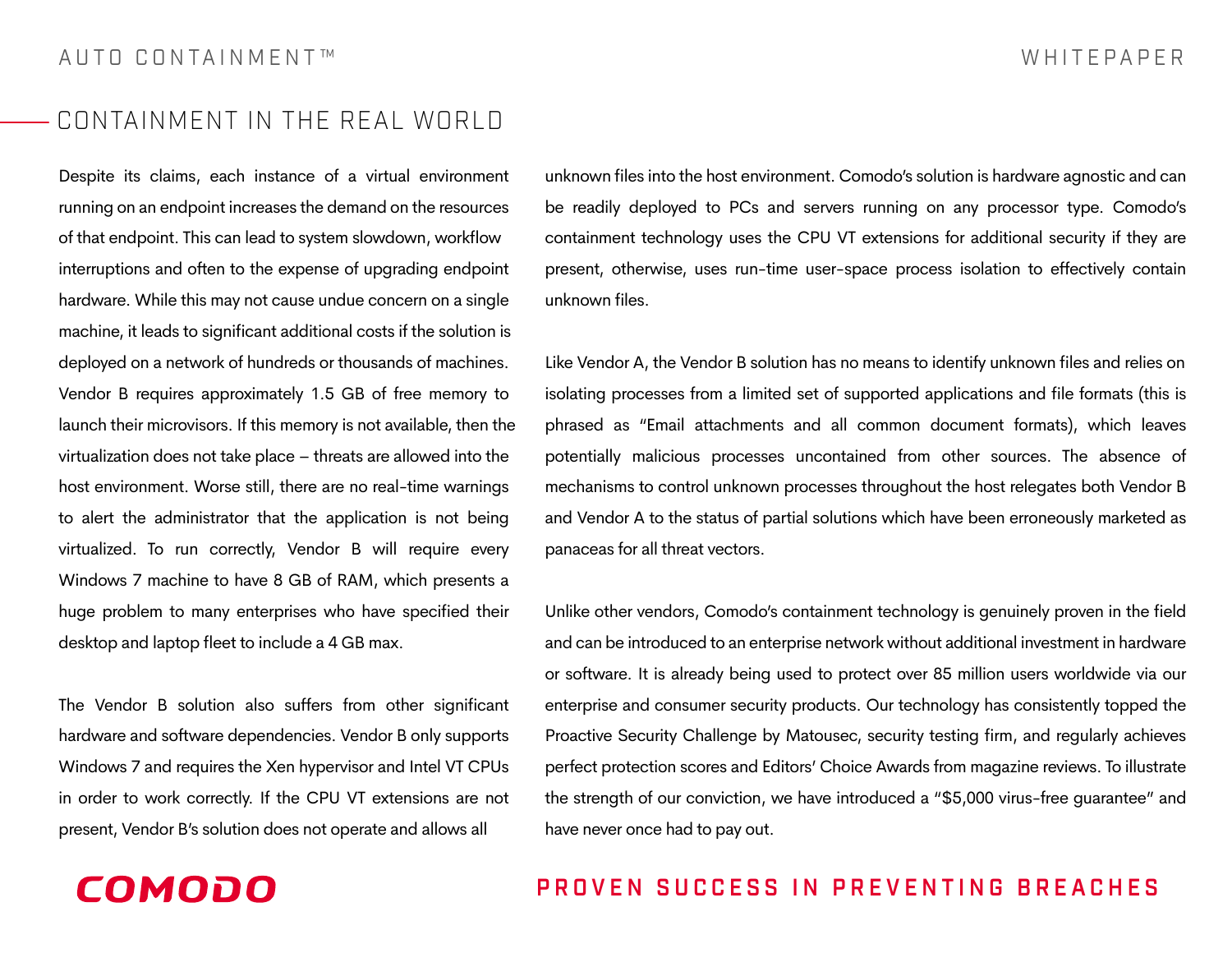### THE IMPORTANCE OF SOLUTION INTEROPERABILITY

It is well documented that today's malware landscape is a dynamic and unpredictable environment which confronts even the best prepared CSOs with unique challenges on a daily basis. Best practices and preparation are everything; to many administrators this strategy necessitates the deployment of a diverse security toolkit using technologies from a range of vendors. Such a heterogeneous mix of solutions is not only the de-facto reality of most networks, it is an approach that should be wholly applauded. It mitigates any single point of failure that could allow a threat to execute because of a flaw running through a single-vendor suite of software. Each solution will be deployed to meet a specific threat and, while some of these security technologies may functionally overlap, it is the better strategy to go with more rather than less. This brings us to a key requirement of any enterprise security software – interoperability.

Any new security technology must harmonize well with the tenured portfolio of solutions running in a network and any new solutions the administrator chooses to deploy in the future.

Because any potentially damaging processes are isolated in their own operating environment, our product is 100% compatible with any other

security solutions that administrators choose to run on the endpoint or at the network level.

Many vendors go to lengths to stress their products are compatible with products X, Y and Z. Comodo's containment solution, on the other hand, has no known incompatibilities with major productivity or security software. Purely in the interests of addressing compatibility, our containment technology is compatible with all Adobe applications, all Microsoft Office applications, all Open Office applications, all versions of Java, all versions of Silverlight, all major mail clients and all major antivirus solutions.

#### **Comodo is the Trustworthy, Proactive Choice**

In response to the next-generation level of cyberattacks, Comodo offers the next generation of cyber security solutions. Comodo's fully integrated Advanced Endpoint Protection platform, with the essential Auto Containment, allows the enterprise to realize a practical Default Deny security posture at the endpoint without any compromise of user productivity. Default Deny Protection<sup>™</sup> automatically contains and runs the unknown files in secure Auto Containment without any risk of infecting the host system. Comodo's innovative containment technology can finally deliver on the isolation and containment promise for the enterprise.

### **COMODO**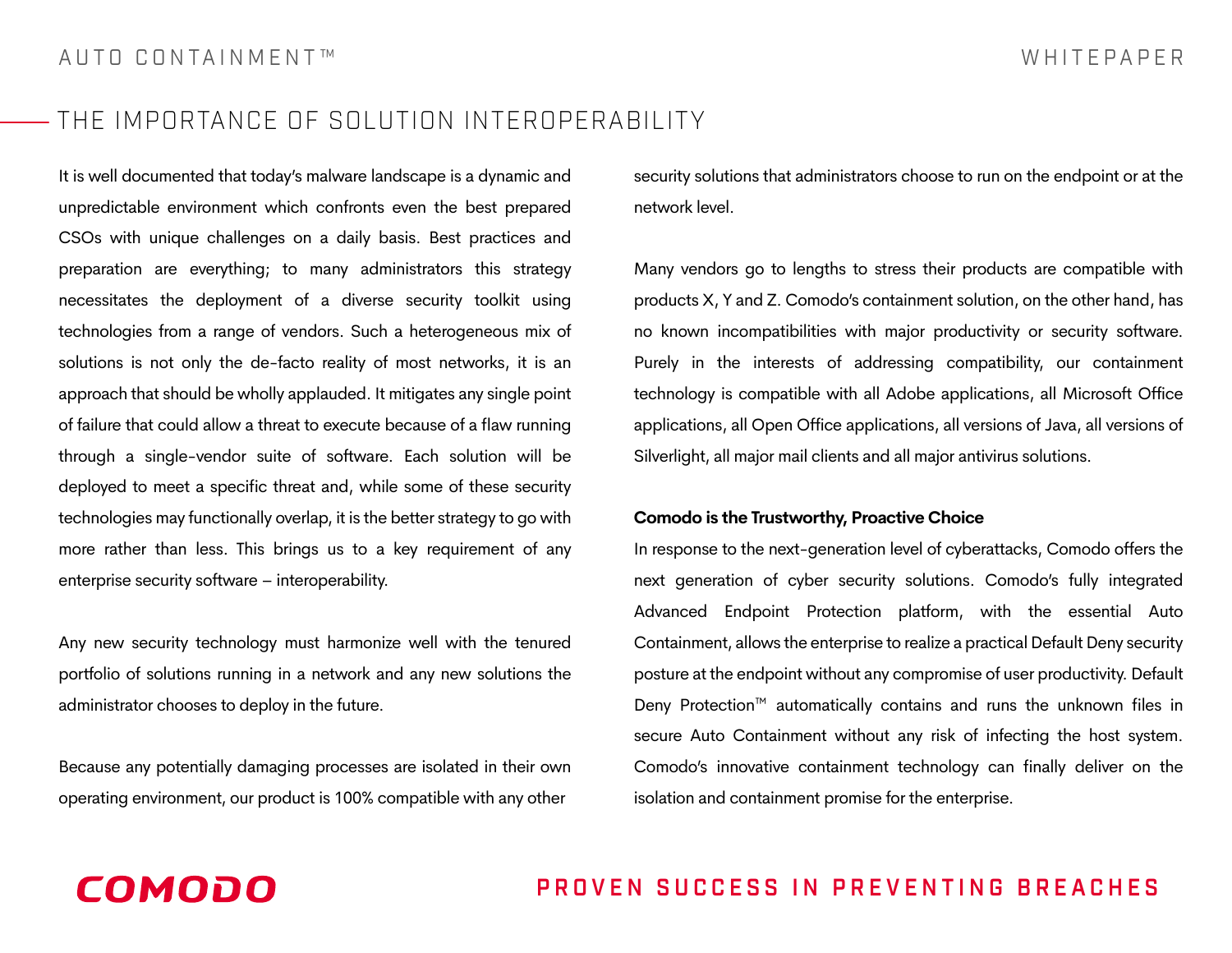### KEY BENEFITS

Prevents local and network malware outbreaks by detecting and automatically containing unknown files in an isolated environment separate from the underlying operating system and user data.

### Application Containment

Administrators can elect to run popular but frequently targeted applications inside our secure virtual container with no loss of usability. Examples include browsers, mail clients, Java and popular productivity suites such as MS Office.

#### Whole Host Protection

All processes running inside or outside the container are subject to strict behavior monitoring to identify anomalous and malicious activity patterns.

### Integrated Threat Intelligence

Administrators have the option to upload suspicious files or potential false positives to Comodo's Valkyrie malware labs for additional analysis and verification.

### Automatic Threat Containment Complete Awareness and Control

When paired with Comodo Endpoint Security's management console, Comodo containment solution gives administrators panoramic visibility and control over incidents across all local and remote networks.

### Interoperability

Comodo containment technology runs without conflict with any existing security or productivity solutions that may already be installed on a network. Users are free to use their systems as they wish under complete protection without interruption.

### Resource Friendly and Ready to go

Intelligent containment and real-time identification of unknown processes anywhere on the host make Comodo the only solution to offer complete protection without the need for additional hardware investments.

#### Reduce IT Overheads

With Comodo's Dragon Platform threat prevention solution, administrators no longer need to devote excessive staff time to the investigation and remediation of malware outbreaks.

### Hardware Agnostic

Comodo's containment solution is not dependent on a company exclusively using certain processor types in their endpoints.

### Battle Tested in the Real World

Comodo's containment technology is borne out of over 10 years' experience perfecting a holistic security system which is currently being used by over 85 million real-world users.



#### [START 30-DAY FREE TRIAL](https://platform.comodo.com/signup/)

If you already have a CAM account, contact your Customer Success Manager for more information on how to integrate with Dragon Platform.

### **COMODO**